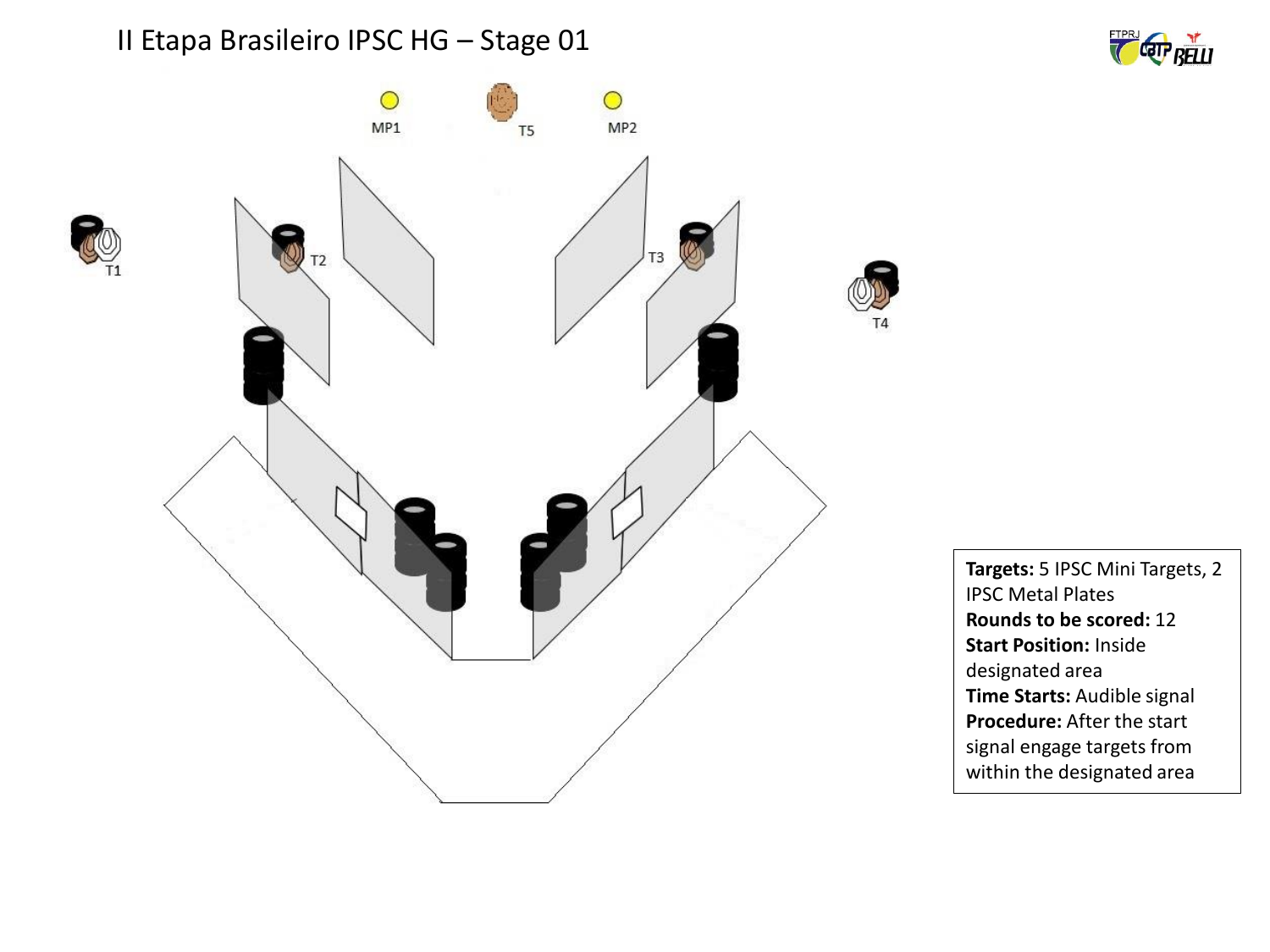



**Targets:** 6 IPSC Mini Targets **Rounds to be scored:** 12 **Handgun Ready Condition:**  Chamber empty, magazine not inserted, handgun laying flat on the table **Start Position:** Inside designated area, toes touching start line, facing uprange, as demonstrated by the RO **Time Starts:** Audible signal **Procedure:** After the start signal engage targets from within the designated area.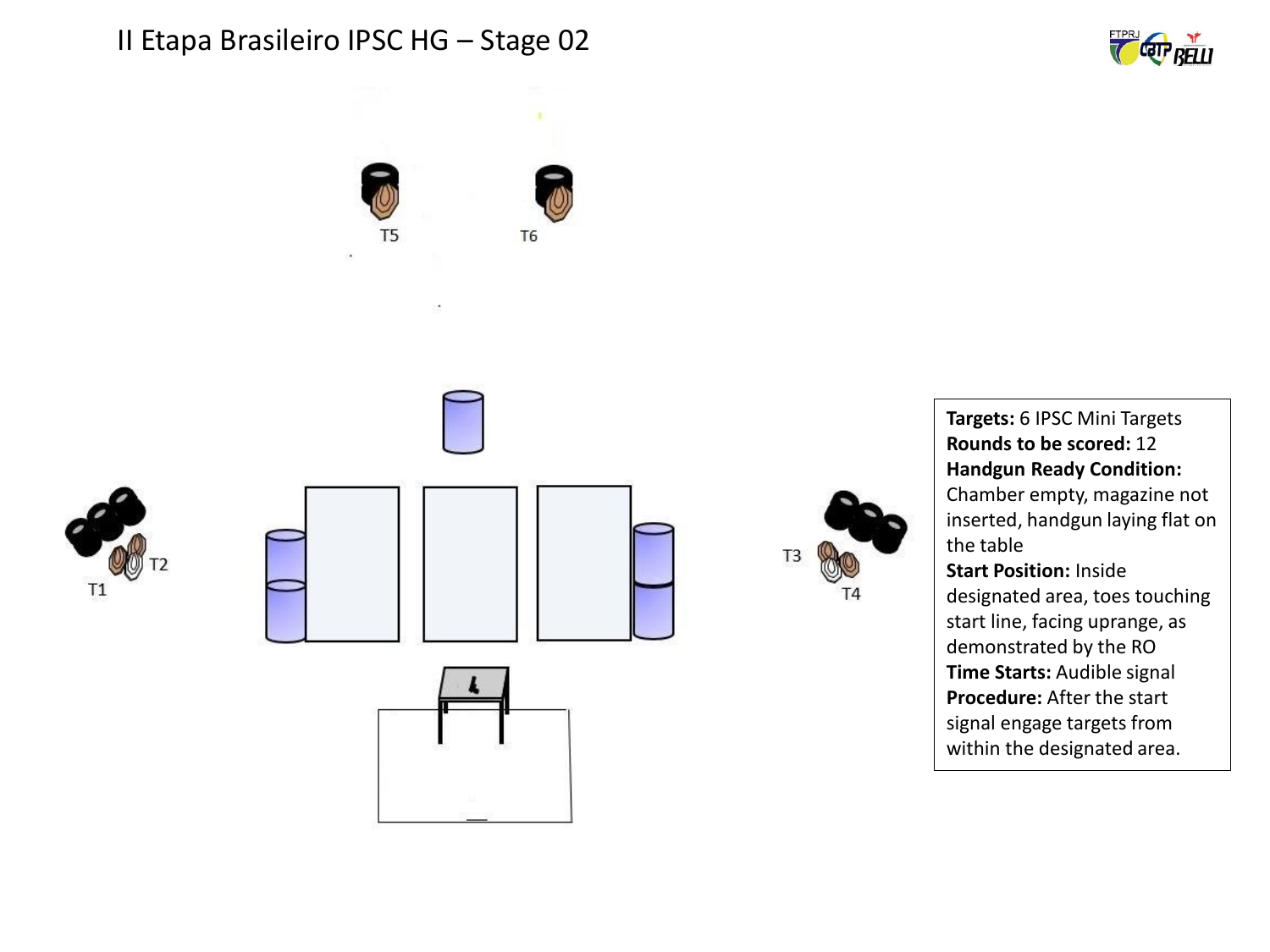$\circ$ 

MP<sub>2</sub>







 $\circ$ 

 $\circ$ 

MP4

MP3

**Targets**: 4 IPSC Targets, 4 IPSC Metal Plates **Rounds to be scored:** 12 **Start Position:** Inside designated area, toes touching the start line, as demonstrated by the RO **Time Starts:** Audible signal **Procedure:** After the start signal engage targets from within the designated area.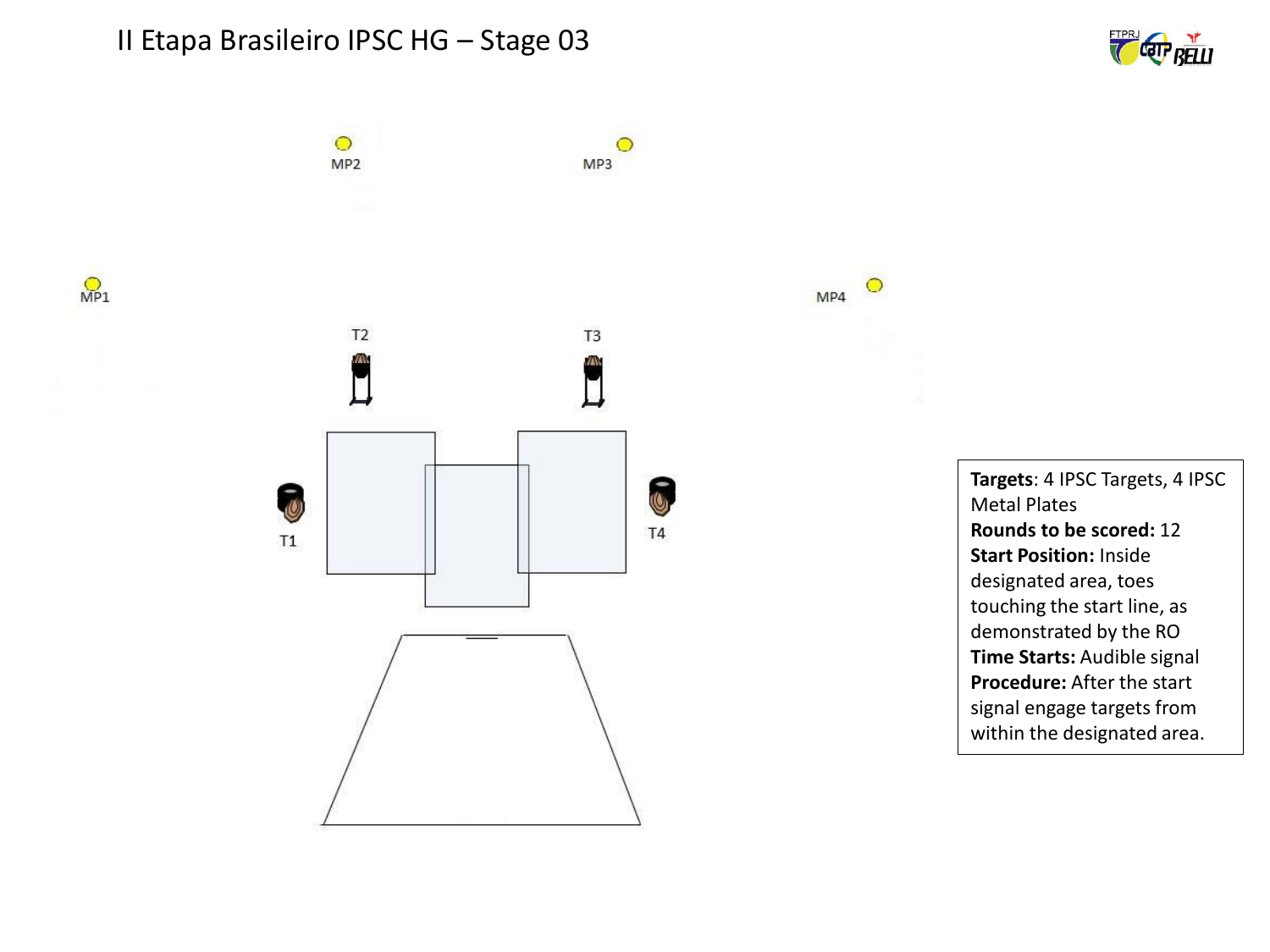![](_page_3_Figure_1.jpeg)

**Targets**: 16 IPSC Targets **Rounds to be scored:** 32 **Start Position:** Inside designated area, toes touching start line "A" or "B", as demonstrated by the RO **Time Starts:** Audible signal **Procedure:** After the start signal engage targets from within the designated area

![](_page_3_Picture_3.jpeg)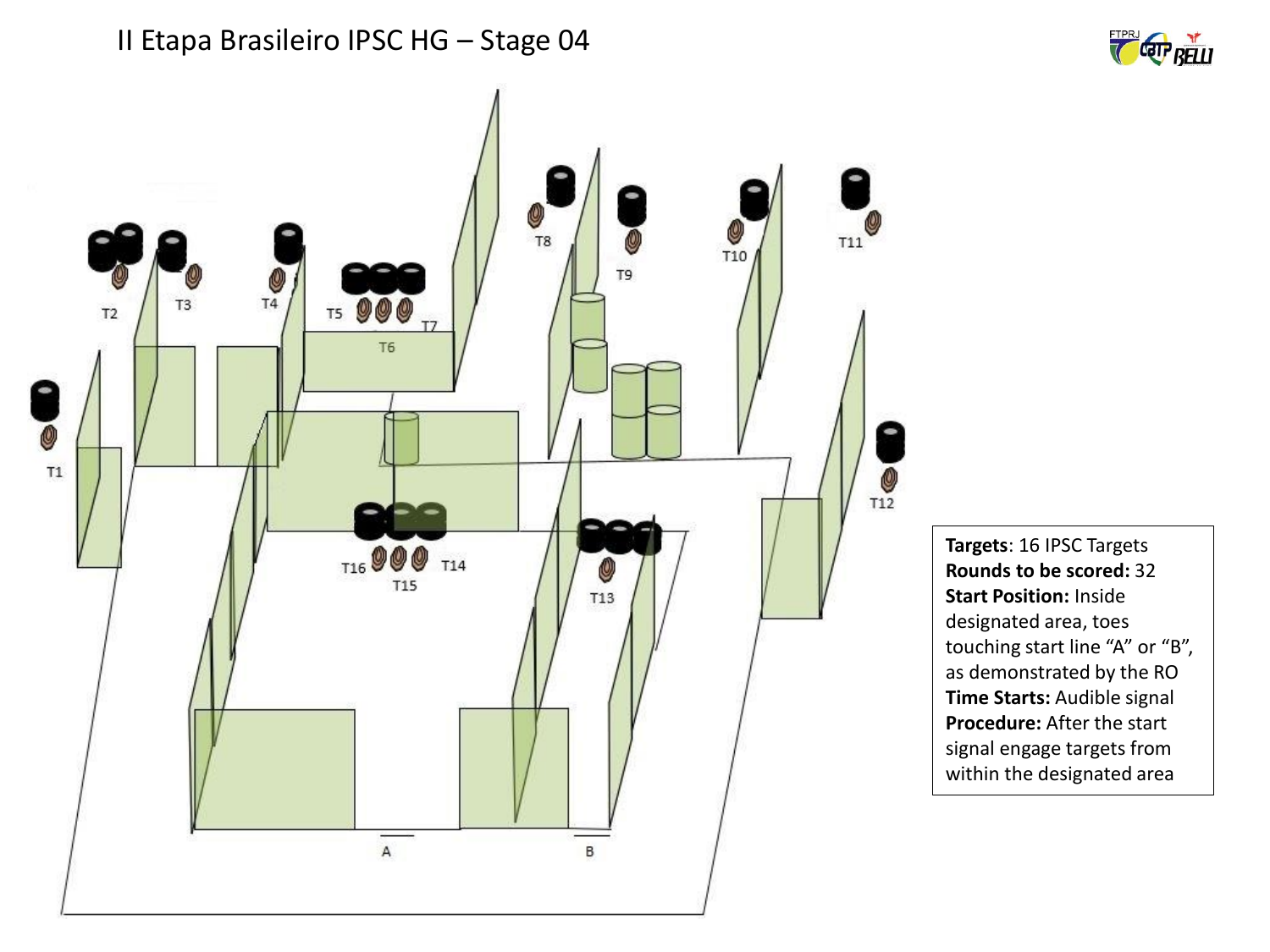![](_page_4_Figure_1.jpeg)

![](_page_4_Figure_2.jpeg)

**Targets**: 11 IPSC Targets, 2 IPSC Metal Plates **Rounds to be scored:** 24 **Start Position:** Inside designated area **Time Starts:** Audible signal **Procedure:** After the start signal engage targets from within the designated area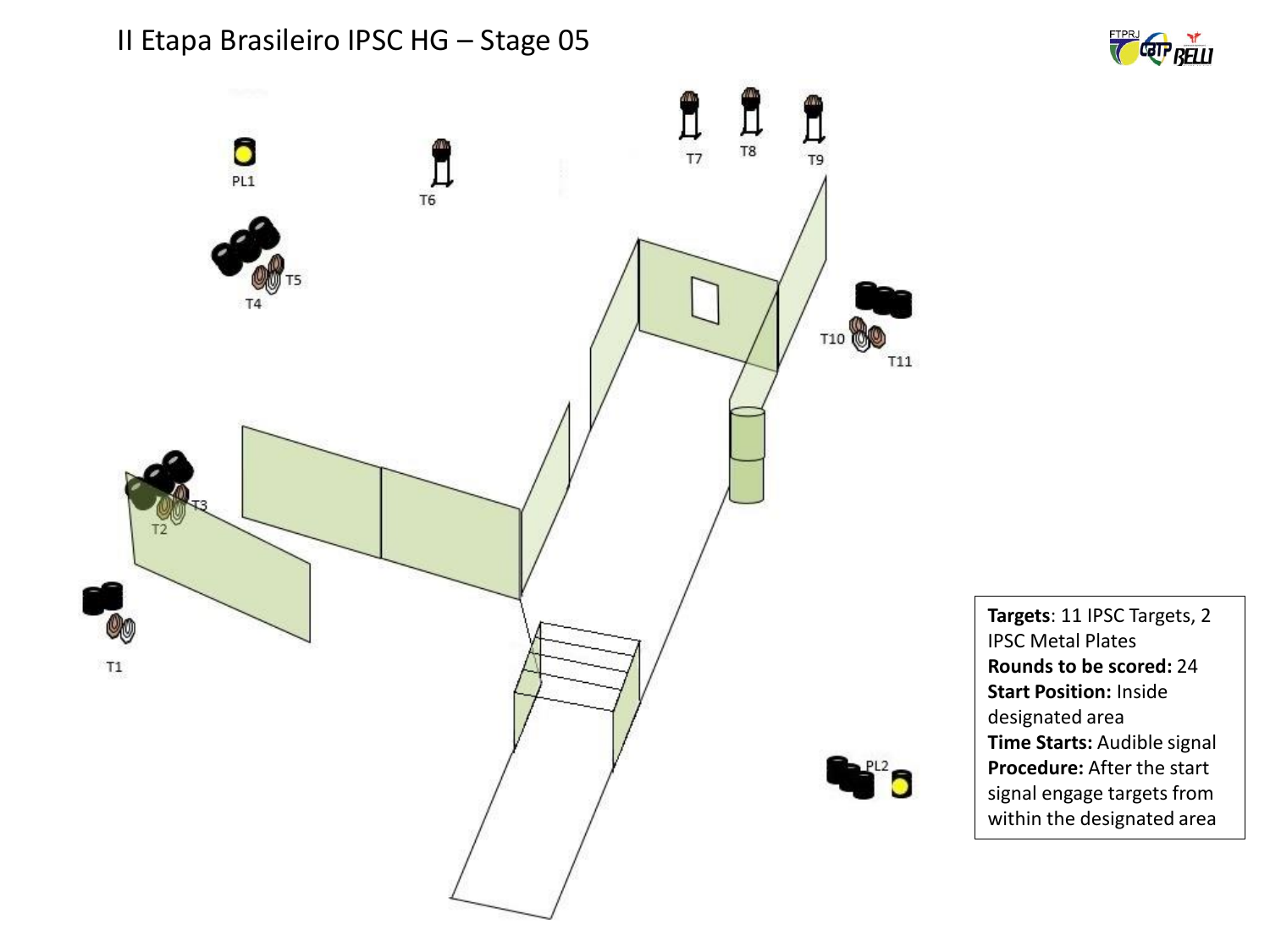![](_page_5_Picture_1.jpeg)

![](_page_5_Figure_2.jpeg)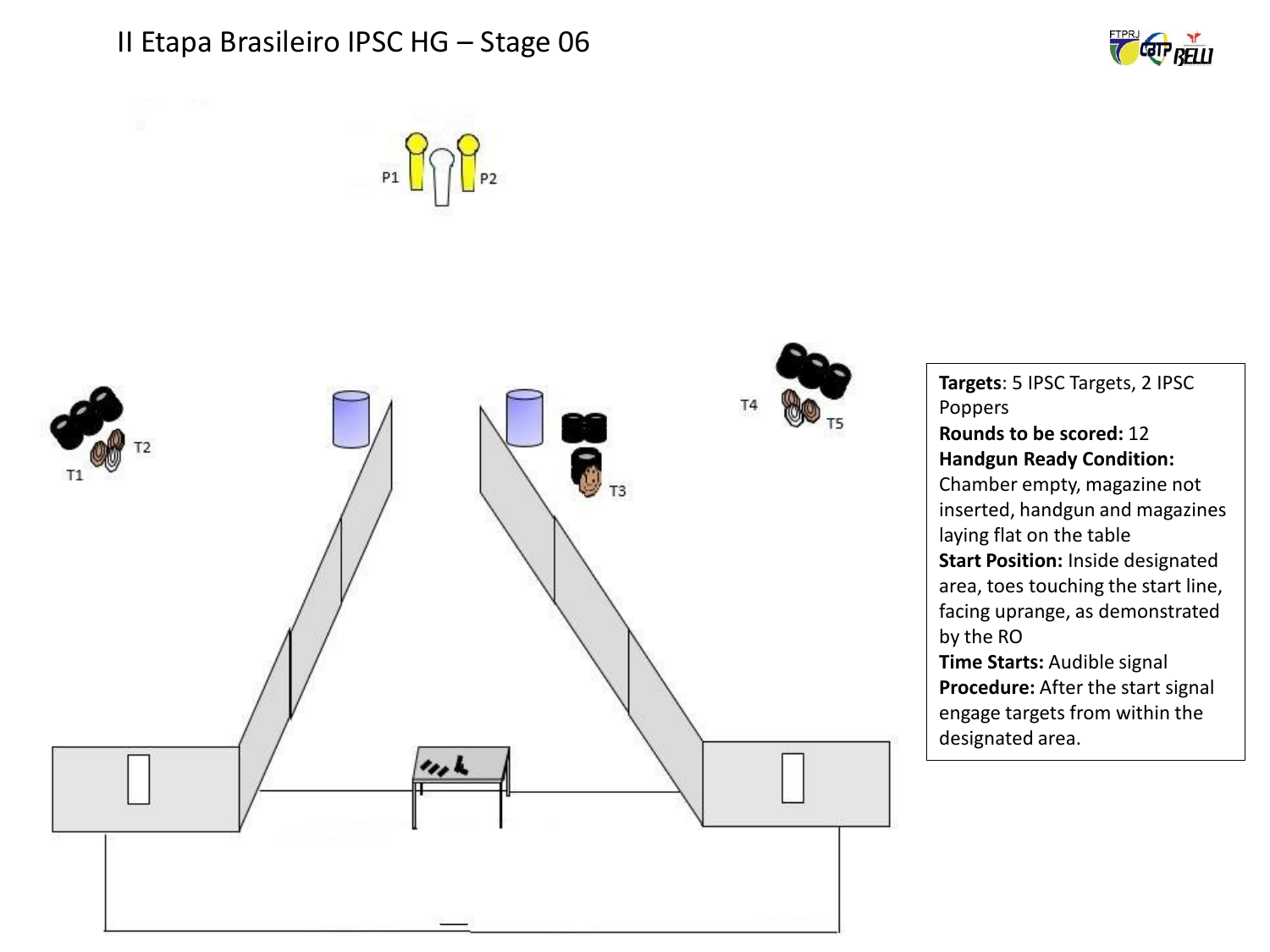![](_page_6_Picture_1.jpeg)

![](_page_6_Figure_2.jpeg)

**Targets:** 4 IPSC Targets, 2 IPSC Poppers 2 IPSC Metal Plates **Rounds to be scored:** 12 **Start Position:** Inside designated area **Time Starts:** Audible signal **Procedure:** After the start signal engage targets from within the designated area. Popper P1 activates moving target T1 and Popper P2 activates moving target T2. T1 and T2 do not remain visible at rest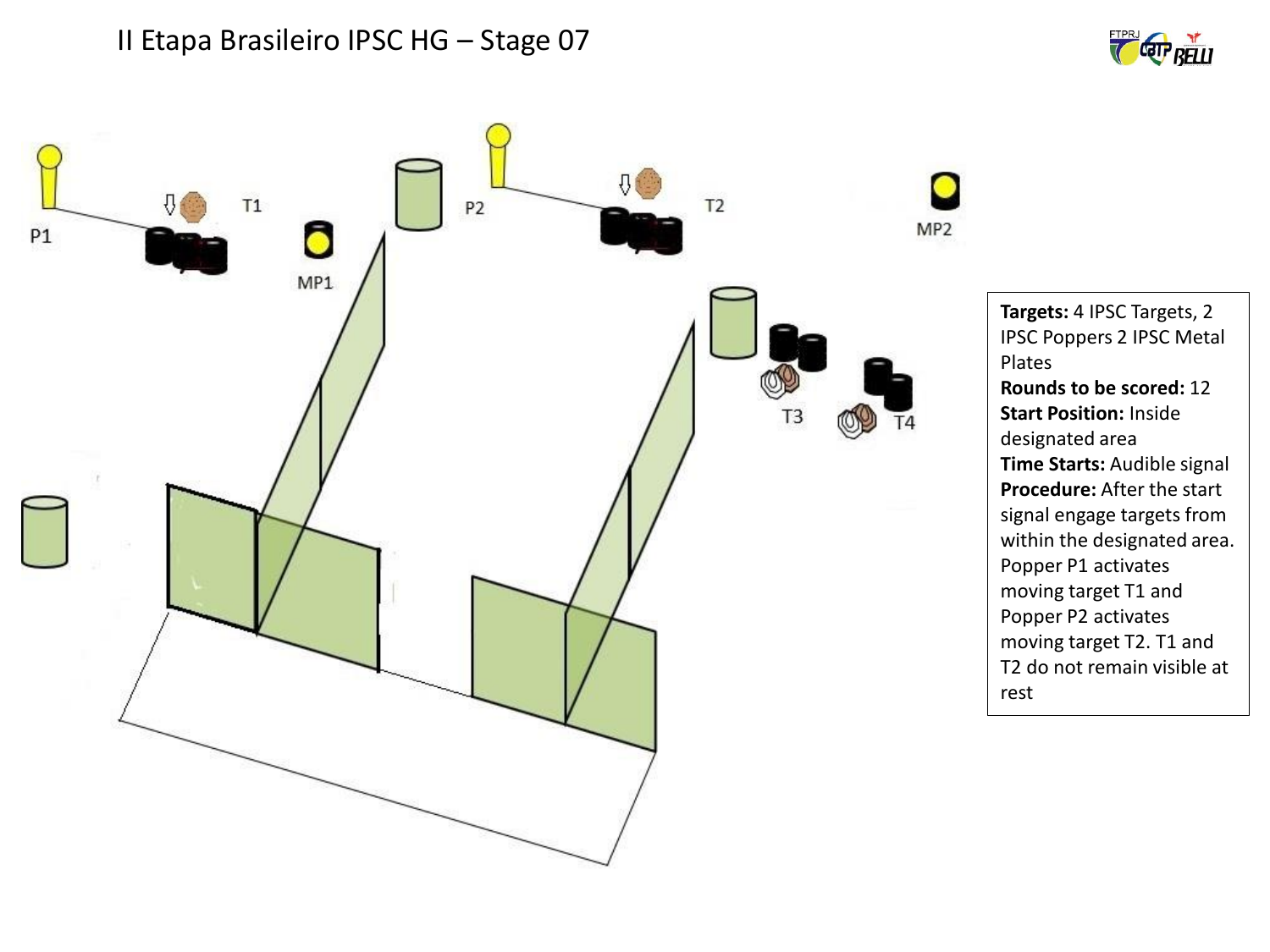![](_page_7_Picture_1.jpeg)

![](_page_7_Figure_2.jpeg)

**Targets:** 16 IPSC Targets **Rounds to be scored:** 32 **Start Position:** Inside designated area. **Time Starts:** Audible signal **Procedure:** After the start signal engage targets from within the designated area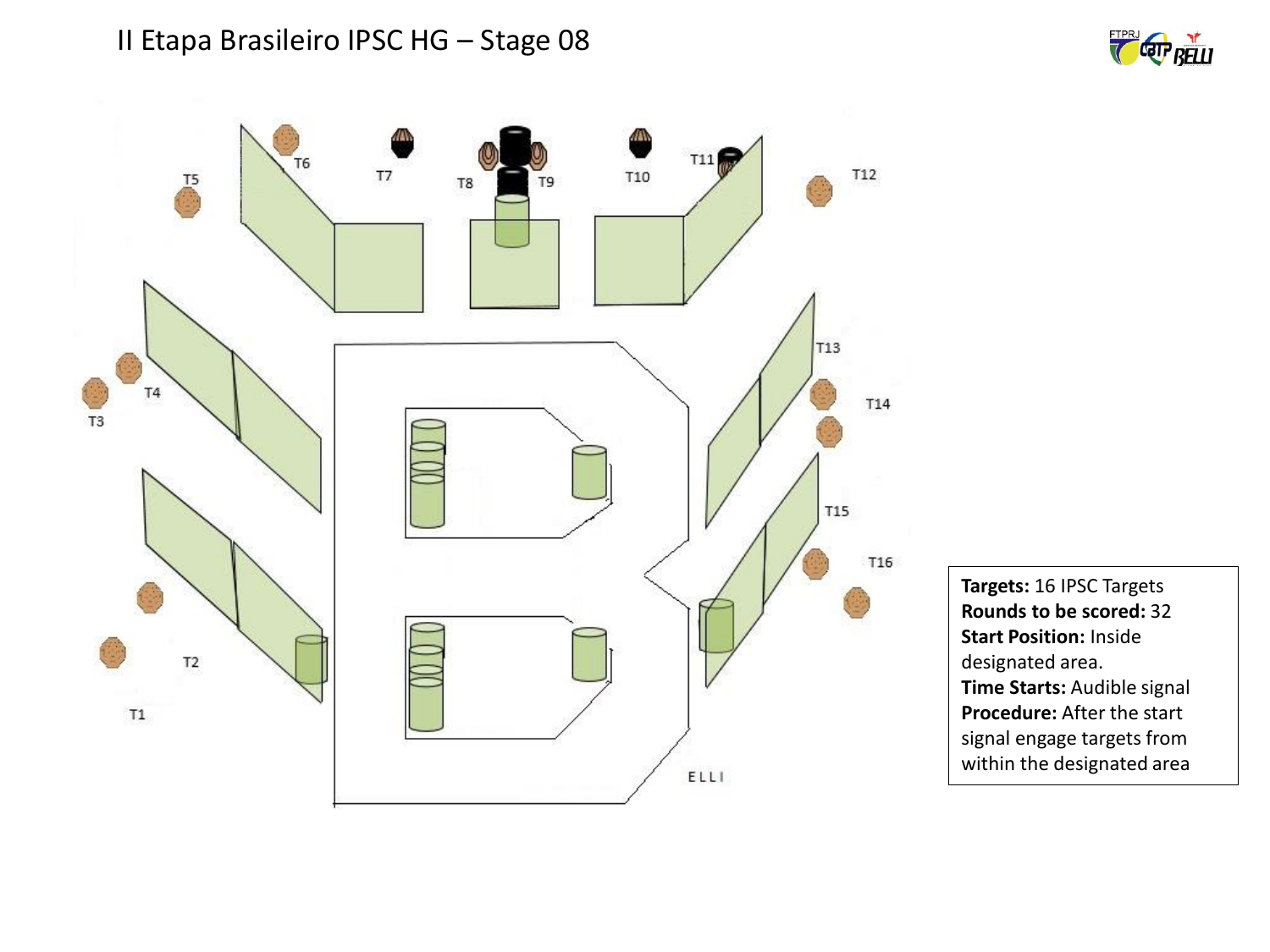![](_page_8_Picture_1.jpeg)

![](_page_8_Picture_2.jpeg)

**Targets:** 11 IPSC Targets, 1 IPSC Poppers **Rounds to be scored:** 23 **Start Position:** Heels touching the start line as demonstrated by the RO **Time Starts:** Audible signal **Procedure:** After the start signal engage targets from within the designated area. Popper P1 activates moving targets T1 and T2 which remain visible at rest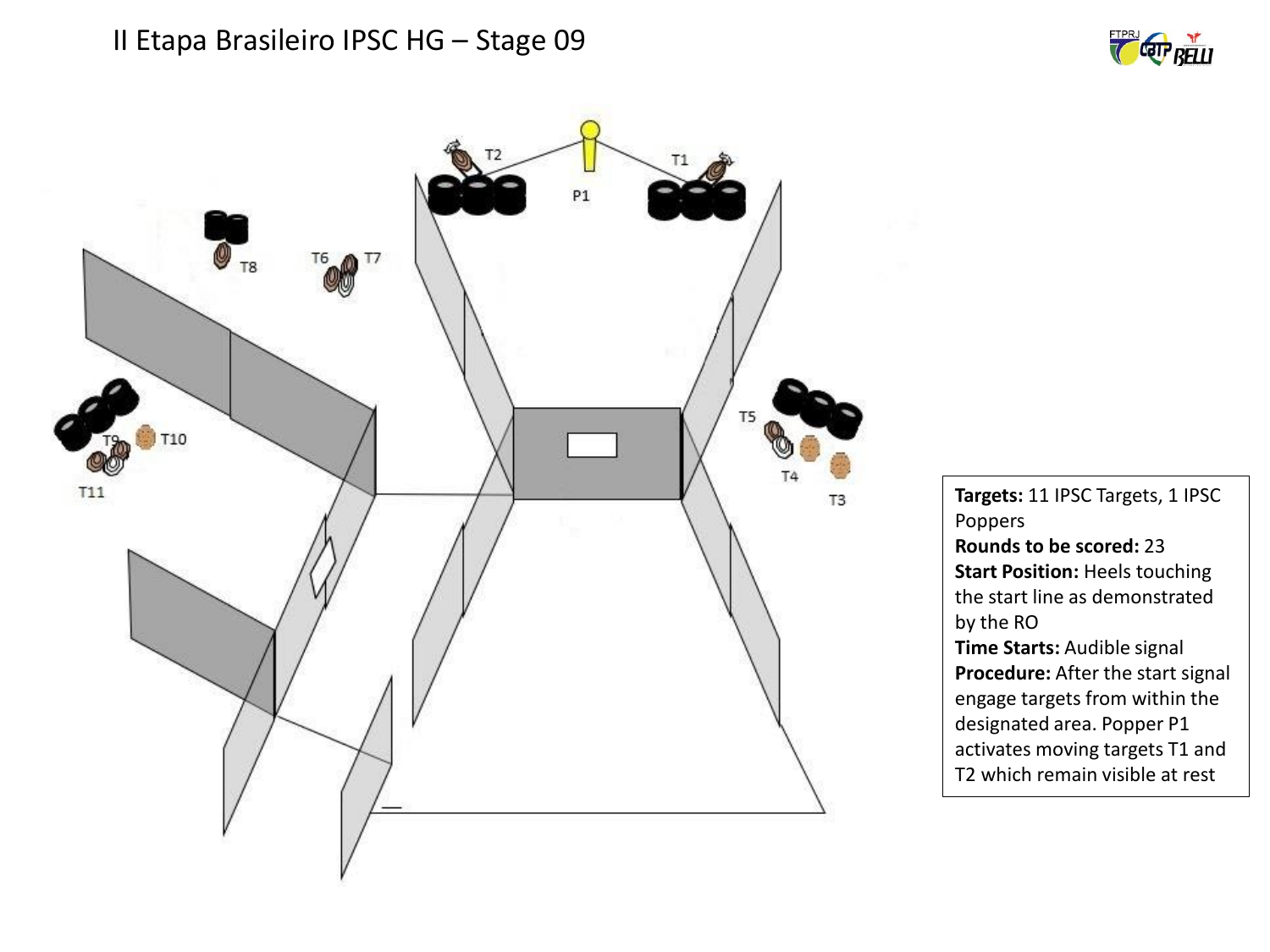![](_page_9_Figure_0.jpeg)

![](_page_9_Figure_1.jpeg)

![](_page_9_Figure_2.jpeg)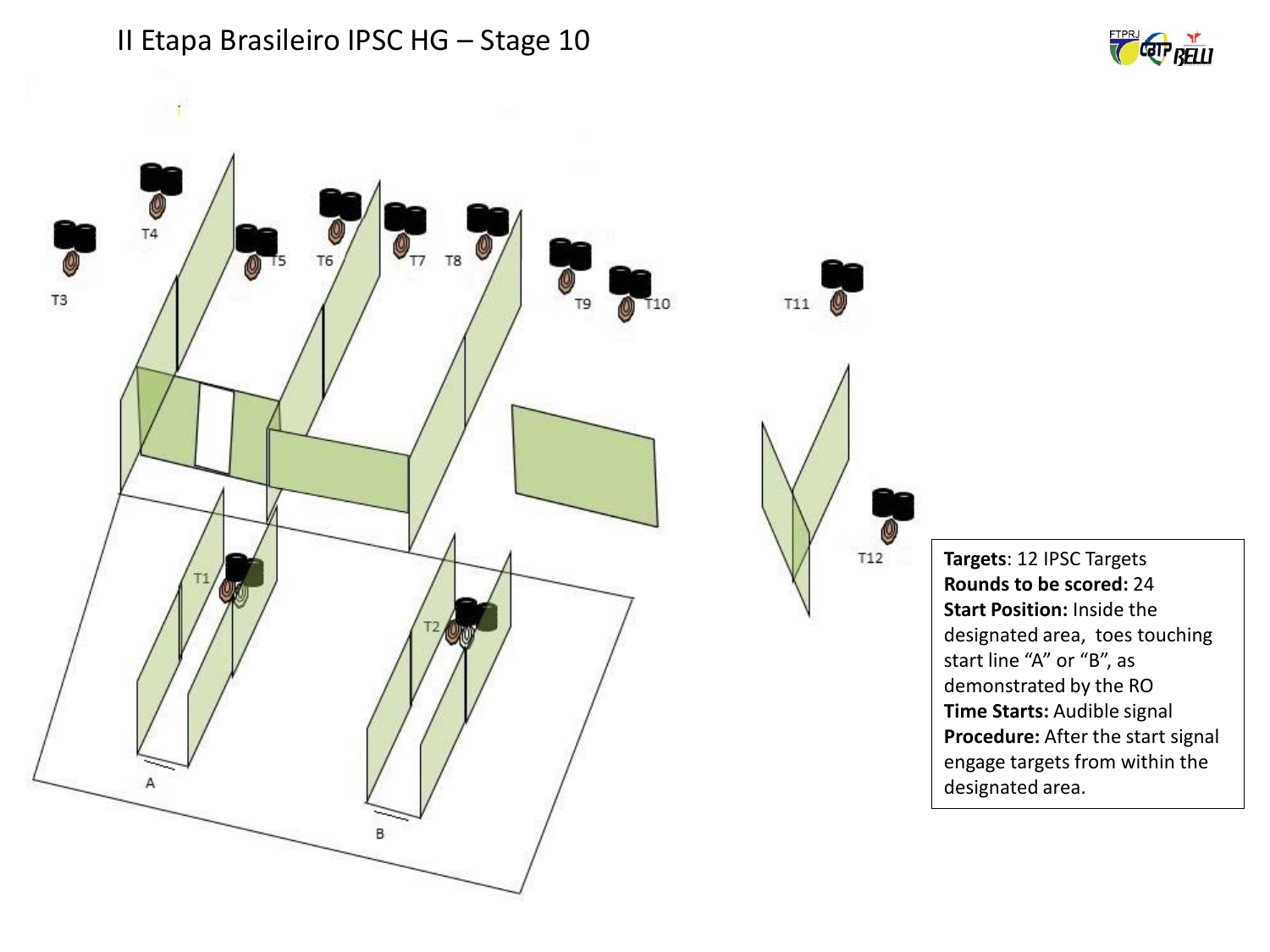![](_page_10_Picture_1.jpeg)

![](_page_10_Figure_2.jpeg)

**Targets:** 11 IPSC Targets, 1 IPSC Popper **Rounds to be scored:** 23 **Start Position:** Inside designated area, heels touching start line, as demonstrated by the RO **Time Starts:** Audible signal **Procedure:** After the start signal engage targets from within the designated area. Popper P1 activates moving target T8 which remains visible at rest.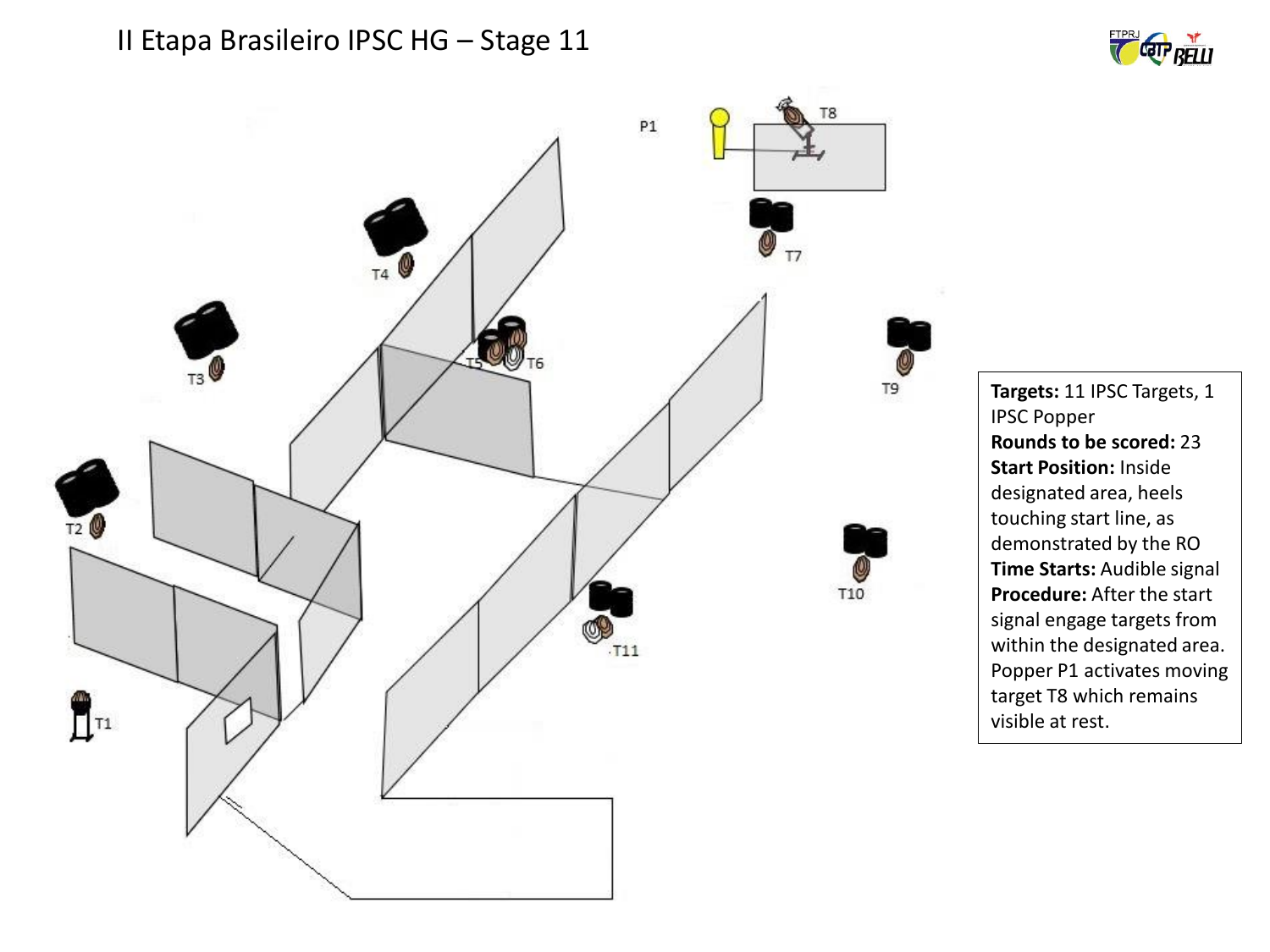![](_page_11_Picture_1.jpeg)

![](_page_11_Picture_2.jpeg)

**Targets:** 6 IPSC Targets **Rounds to be scored:** 12 **Start Position:** Inside designated area **Time Starts:** Audible signal **Procedure:** After the start signal engage targets from within the designated area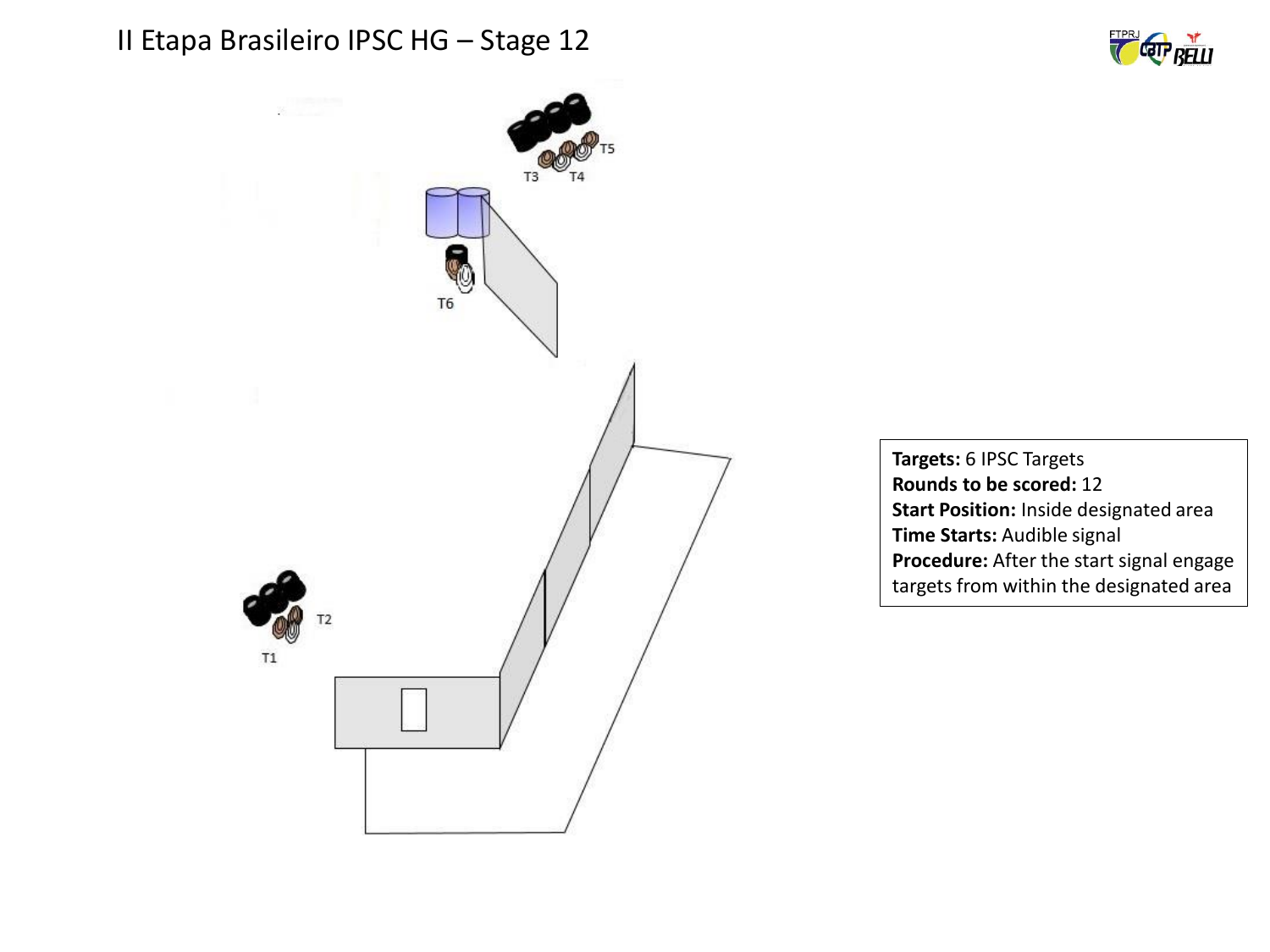![](_page_12_Figure_1.jpeg)

![](_page_12_Figure_2.jpeg)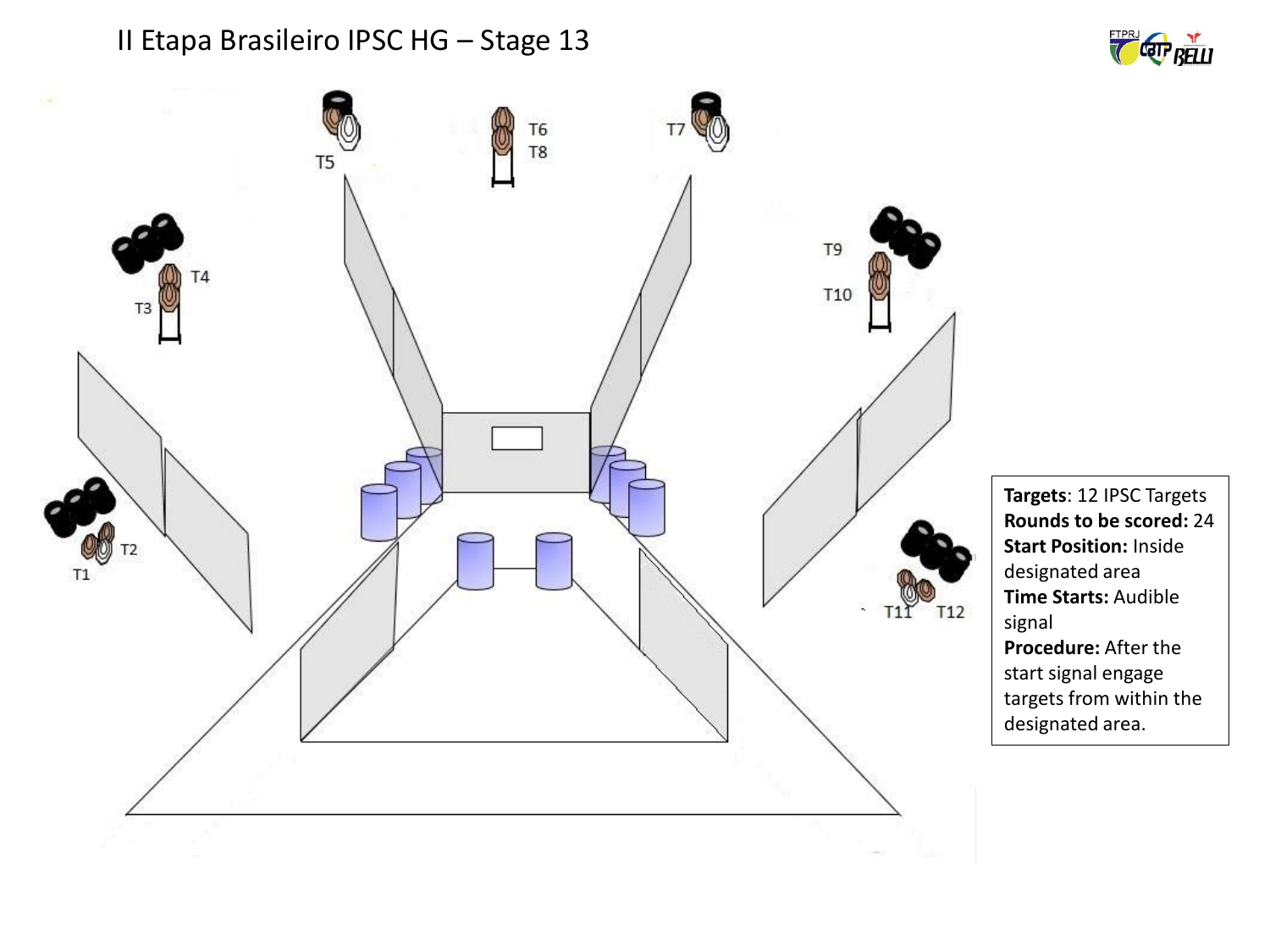![](_page_13_Picture_1.jpeg)

![](_page_13_Picture_2.jpeg)

**Targets**: 10 IPSC Mini Targets **Rounds to be scored:** 20 **Start Position:** Inside designated area **Time Starts:** Audible signal **Procedure:** After the start signal engage targets from within the designated area.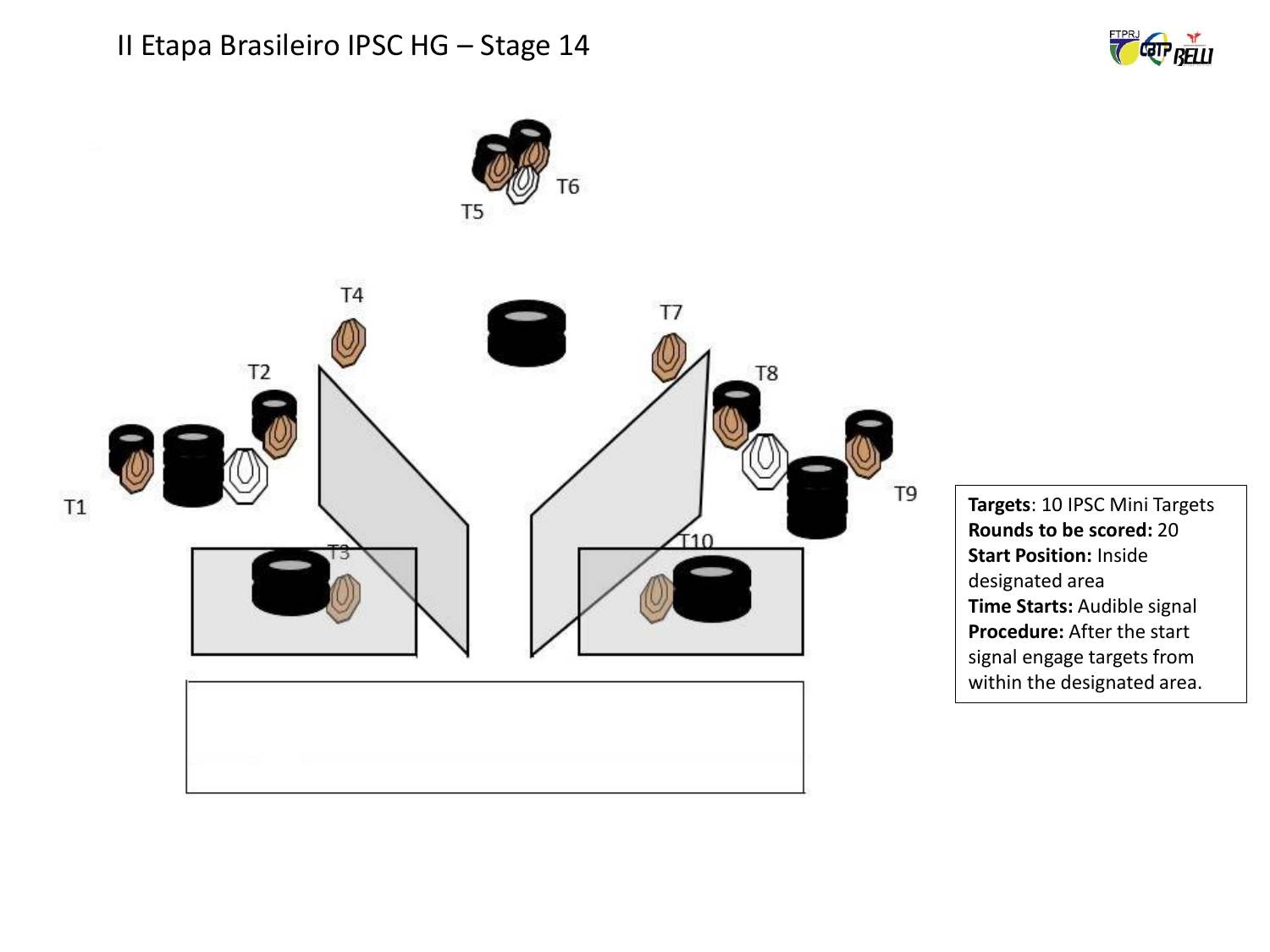![](_page_14_Picture_1.jpeg)

![](_page_14_Figure_2.jpeg)

![](_page_14_Figure_3.jpeg)

**Targets:** 5 IPSC Targets, 1 IPSC Popper, 1 IPSC Metal Plates **Rounds to be scored:** 12 **Start Position:** Inside designated area **Time Starts:** Audible signal **Procedure:** After the start signal engage targets from within the designated area. Popper P1 acvtivates moving target T3 which remains visible at rest.